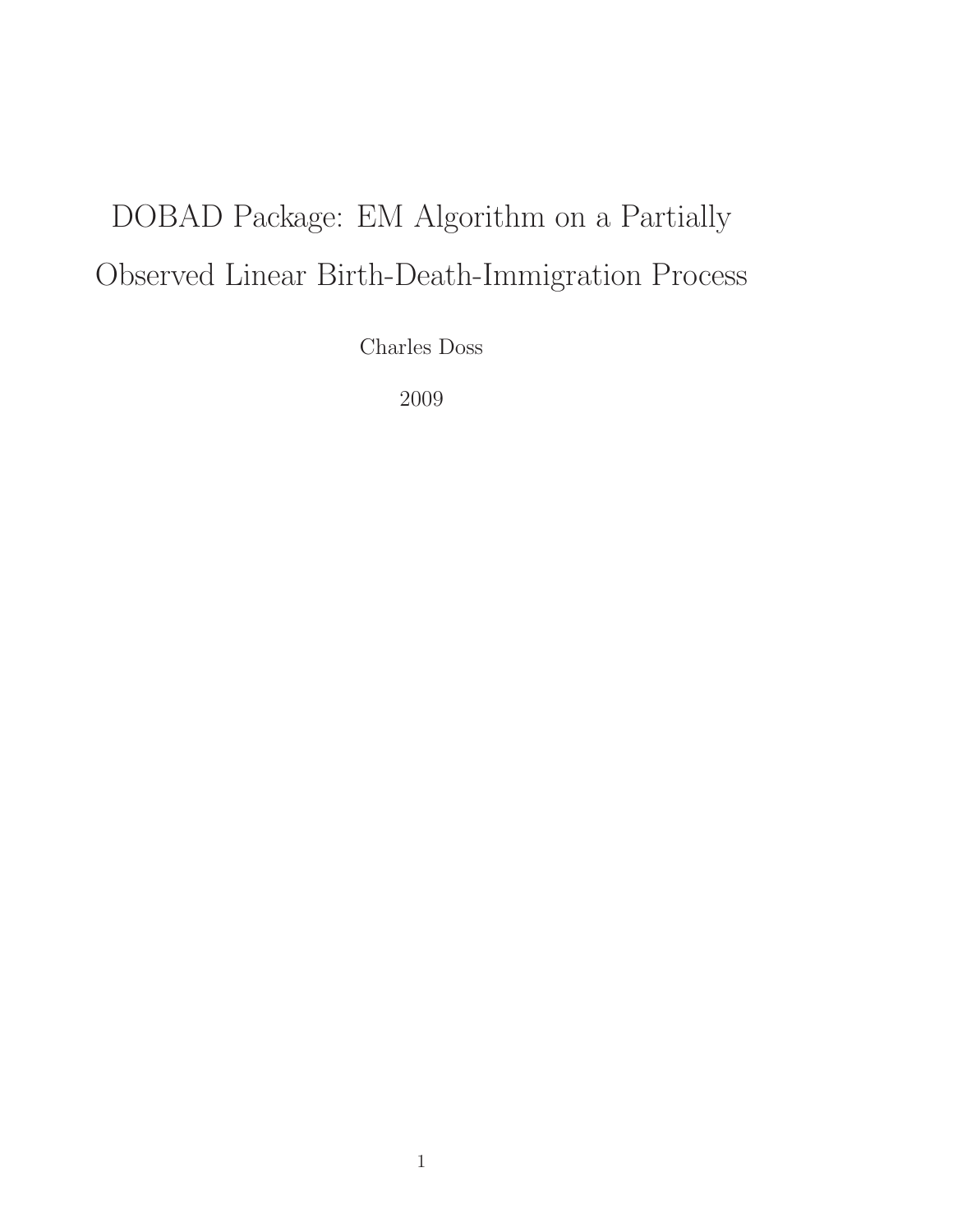## Part I

## Estimating Rates for Linear Birth-Death-Immigration chain via EM Algorithm

We are demonstrating the use of the DOBAD package's capability to do estimation of the rate parameters for a linear Birth-Death-Immigration (BDI) chain, given partial observations, via the Expectation-Maximization (EM) algorithm. Call the chain  $\{X(t)\}_{t\in\mathbb{R}}$ , and its birth rate la and its death rate  $\mu$ . Derivations are neater if we only have two parameters. In this document, we consider a third parameter,  $\nu$ , the immigration rate. We will denote  $\theta = (l_a, \mu, \nu)$ . The data is the value of the process at a finite number of discrete time points. That is, for some fixed times  $0 = t_0, t_1, \ldots, t_n$ , we see the state of the process,  $X(t_i)$ . Thus the data, D, is 2 parts: a vector of the times  $t_i$ ,  $i = 0, \ldots, n$  and a vector of states at each of those times,  $s_i$ , for  $i = 0, \ldots, n$  (where  $X(t_i) = s_i$ .

In order to use the EM algorithm, we need to be able to calculate  $E(N_i^+|X_0=a, X_T=b)$ ,  $E(N_T^-|X_0 = a, X_T = b)$ , and  $E(R_T|X_0 = a, X_T = b)$ , where  $N_t^+$  is the number of jumps up starting in state i, for  $i = 0, \ldots, N_T^+$ , in the time interval  $[0, T]$ ,  $N_T^-$  is the number of jumps down in the time interval  $[0, T]$ , and  $R_T$  is the total holding time in the interval  $[0, T]$ (i.e.  $R_T = \sum_{i=0}^{\infty} id_T(i)$  where  $d_T(i)$  is the time spent in state i in the interval  $[0, T]$ ). This code uses the method of Doss et al. (2010) (generating functions) to calculate the latter two expectations, and Monte Carlo for the former, which is more complicated to calculate. Thus the algorithm is a Monte Carlo EM (MCEM) algorithm.

We will set up the true parameters and a true chain, and then "observe" it partially, and see how the EM does on that data. First, set up the true parameters.

- *> library(DOBAD)*
- *> set.seed(1156);*
- *> initstate=4;*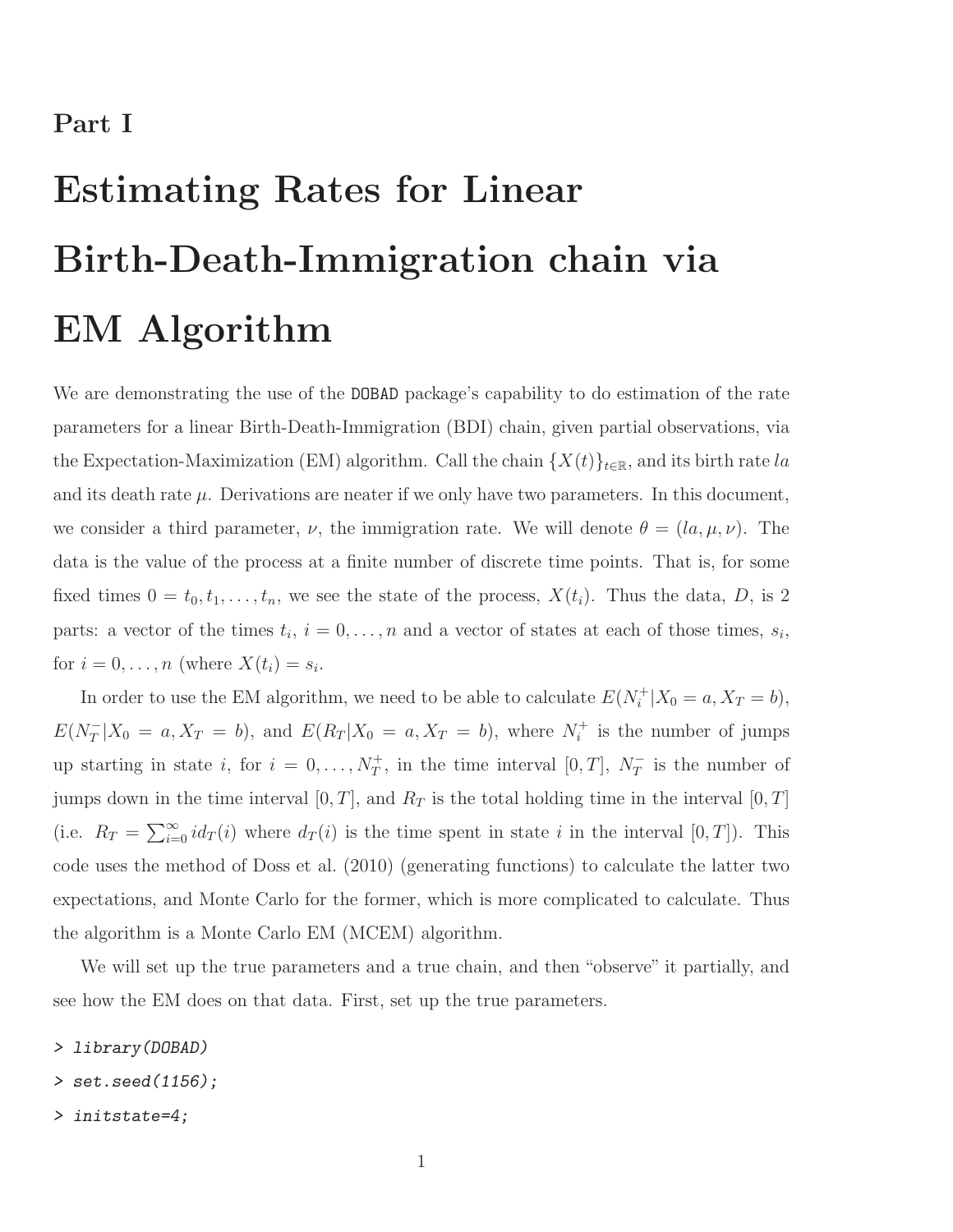```
> T=25;
> L <- .3
> mu <- .6
> beta.immig <- 1.2;
> dr <- 0.000001; #Need |dr| < |L-mu| always o/w get sqrt(negative). (numerical differ'n)
> n.fft <- 1024;
> trueParams <- c(L,mu);
> names(trueParams) <- c("lambda", "mu")
>
```
Now we get the "truth" and then observe the "data" as well as calculate some information about both.

```
> ##Get the "data"
> dat <- birth.death.simulant(t=T, lambda=L, m=mu, nu=L*beta.immig, X0=initstate);
> fullSummary <- BDsummaryStats(dat);
> fullSummary
  Nplus Nminus Holdtime
19.00000 23.00000 49.45406
> names(fullSummary) <- c("Nplus", "Nminus", "Holdtime");
> MLEs.FullyObserved <- M.step.SC( EMsuffStats=fullSummary, T=T, beta.immig= beta.immig);
> #MLEs
> ###MLE.FullyObserved are NOT the MLE for the EM, but hopefully close as delta --> 0
>
> #delta <- 2
> #observetimes <- seq(0,T,delta)
> observetimes <- sort(runif(20,min=0,max=T))
> partialData <- getPartialData( observetimes, dat);
> T <- getTimes(partialData)[length(getTimes(partialData))]
> observedSummary <- BDsummaryStats.PO(partialData); observedSummary;
```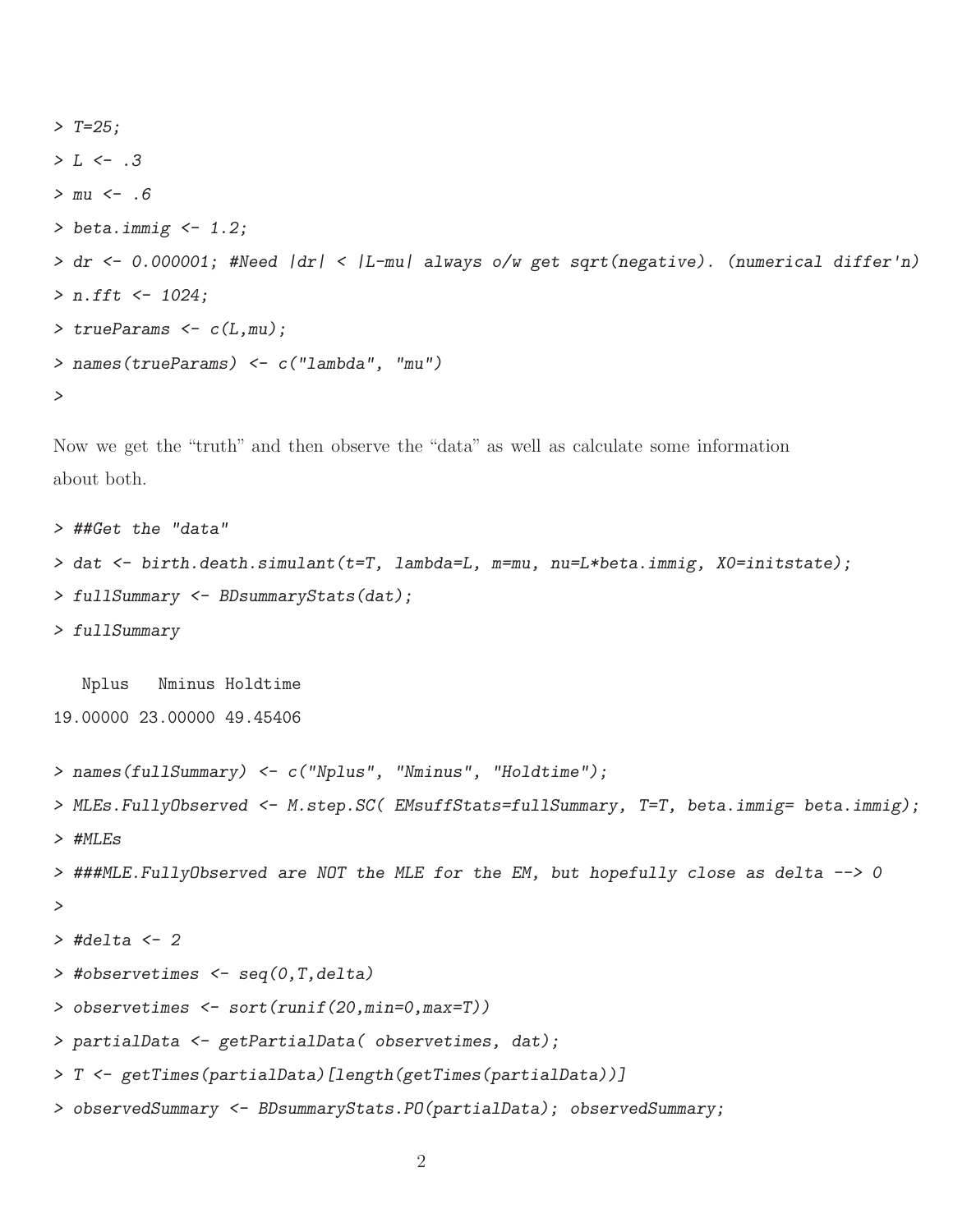```
Nplus
          Nminus Holdtime
7.00000 10.00000 48.45867
```

```
> param0 \leftarrow c(.8,.9,1.1); names(param0) \leftarrow c('lambdahat'', "muhat", "nuhat");>#param0
\geq
```
Note that the difference between fullSummary and observedSummary is some measure of the information we're missing. The EM algorithm aspires to the MLEs of the full data, ie MLEs. FullyObserved. Now we run the actual EM algorithm. This might take a while! The number of iterations can be lowered but for Confidence Intervals to compute without error, the estimates must be accurate.

The initial setting is to only do a single iteration of the EM, due to its slowness. Note that the EM.BD function is not available in the DOBAD namespace, it requires the prefix  $DOBAD$ :::. This choice was made due to its slowness at this time.

```
> ## ##########################Do Generic Optimization
> ## logLike <- function(rates){
     BDloglikelihood.PO(partialDat=partialData, L=exp(rates[1]), m=exp(rates[2]),
> ##
> ##
                    nu=exp(rates[3]), n.fit=1024);> ## }
> ## genericEstimates <- optim(param0, logLike,
> ##
                        ##method="L-BFGS-B",
                        ##lower=c(0.0001, 0.0001, .0001), upper=c(100,100,100),
> ##
                        control=list(fnscale=-1))> ##
> ## print(genericEstimates <- exp(genericEstimates$par))
> ## print(logLike(log(genericEstimates)))
> ## ###########################End Generic Optimization
\geq
```
> #########RUN F.M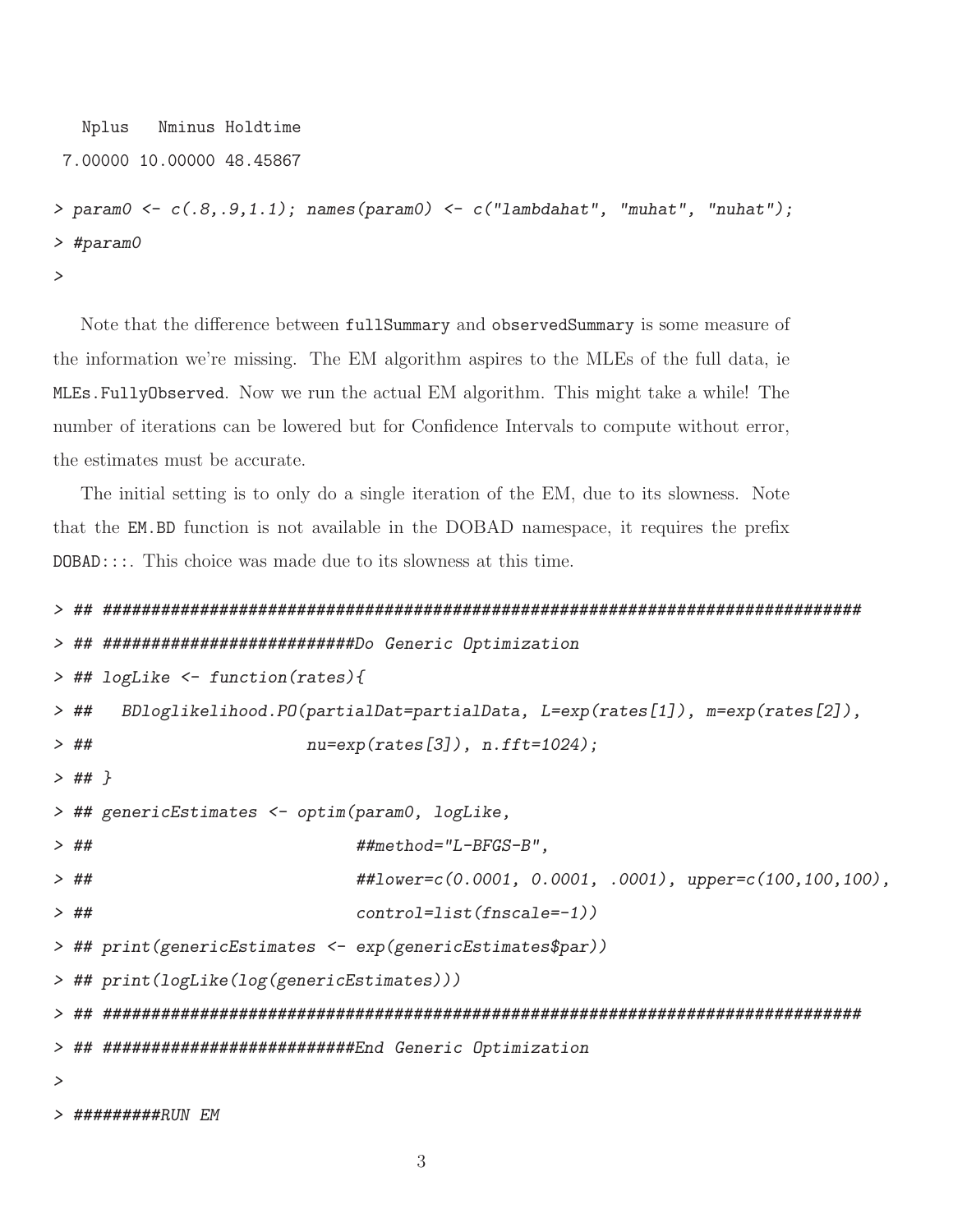```
> iters <- 1
> tol <- .0000005;
> ##myInitParamMat <- rbind(c(0, 1.46,.65),
> ## c(.43, .4, 1.3));
> myInitParamMat <- rbind(c(.25,.26,.15));
> emOuts <- DOBAD:::EM.BD(dat=partialData, init.params.mat=myInitParamMat, tol=tol, M=iters,
+ dr=1e-07, n.fft=1024,
+ alpha=.2, beta=.3, fracSimIncr=3, numMCs.i.start=20,
+ outputBestHist=FALSE)
lambdahat muhat nuhat
    0.25 0.26 0.15
[1] "The estimators at step 1 are"
lambdahat muhat nuhat
    0.25 0.26 0.15
[1] "numMCs for next time is 20"
> bestparams <- sapply(emOuts, function(emOut){ emOut[[iters+1]]$newParams});
> print(bestparams)
              V1
lambdahat 0.1828848
muhat 0.3740791
nuhat 0.2473082
> #loglikes <- apply( as.matrix(bestparams),2, function(param){logLike(param)});
> #print(loglikes);
> ########### end Run EM
>
>
> ##save.image("BD_EM_wImmigRnw.rsav");
```